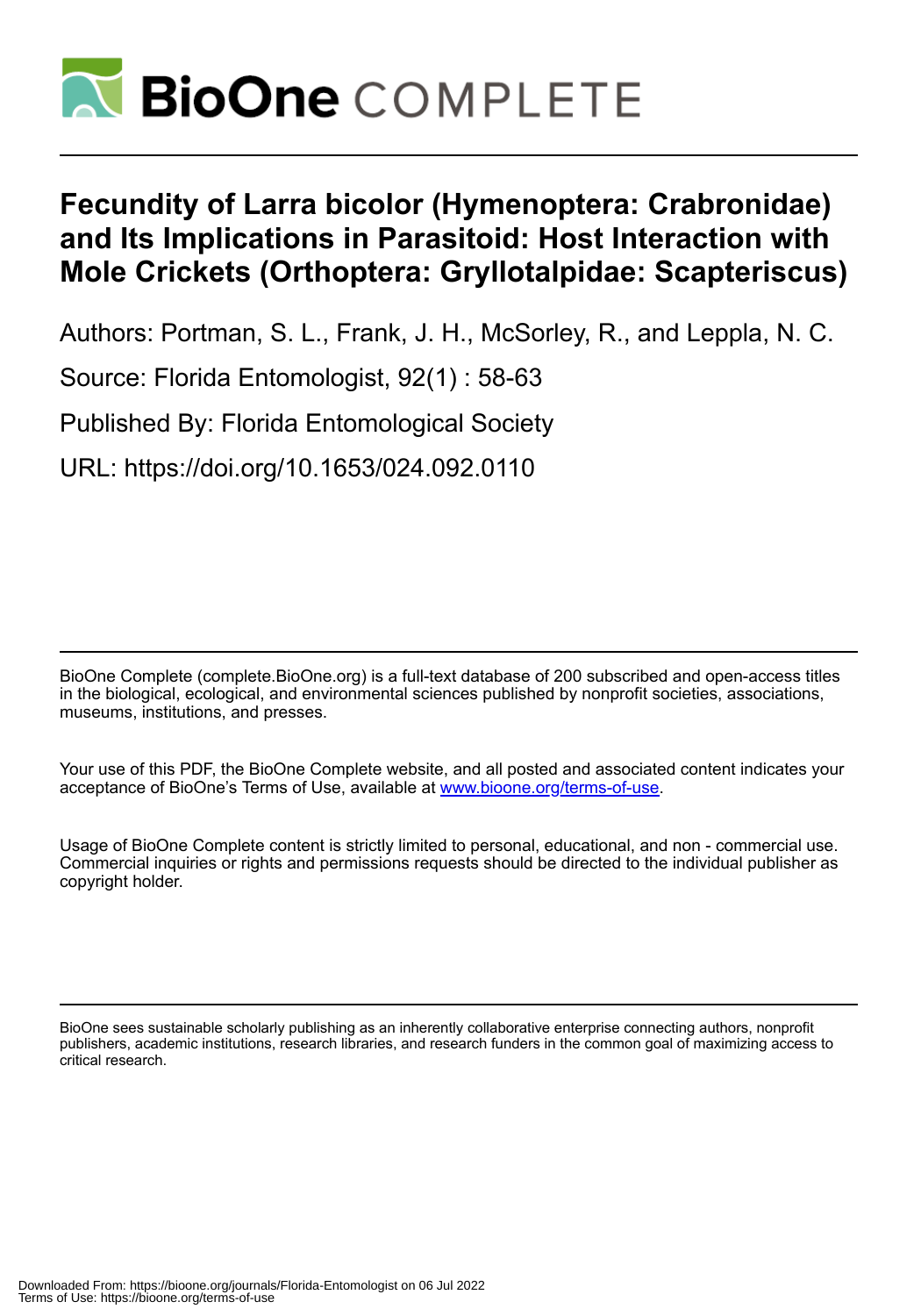## FECUNDITY OF *LARRA BICOLOR* (HYMENOPTERA: CRABRONIDAE) AND ITS IMPLICATIONS IN PARASITOID: HOST INTERACTION WITH MOLE CRICKETS (ORTHOPTERA: GRYLLOTALPIDAE: *SCAPTERISCUS*)

S. L. PORTMAN<sup>1</sup>, J. H. Frank<sup>2</sup>, R. McSorley<sup>2</sup> and N. C. Leppla<sup>2</sup> 1 Dept. of Biology, 410 Mueller Laboratory, Penn State University, University Park, PA 16802

2 Entomology & Nematology Department, University of Florida, Gainesville, FL 32611-0630

## ABSTRACT

*Larra bicolor* F. (Hymenoptera: Crabronidae) is a specialist parasitoid of *Scapteriscus* (Orthoptera: Gryllotalpidae) mole crickets, attacking adults and medium to large nymphs. Reproductive systems were dissected from 10 female wasps collected in northern Florida. Each had 2 ovaries, each with 3 ovarioles. The maximal number of mature eggs (10) plus developing oocytes (83) was 93. Female wasps deposit an egg on the venter of the host's thorax, and the wasp larva develops as an ectoparasitoid. Twenty newly-emerged female wasps housed in small cages with at least 1 male and with 7 potential hosts replaced daily deposited a mean 2.44 eggs (range 0-10) per day for a total lifetime production averaging 56 eggs (range 17-91) during a lifespan averaging 23.5 d (range 8-40). Assuming 3 wasp generations with fecundity as shown to 1 host generation, per year, the wasp should easily be able to outreproduce its host mole crickets. A few of the hosts became superparasitized with 2 or even 3 eggs, but at most 1 larva of *L. bicolor* developed successfully on each host, so superparasitism is a disadvantage; its incidence in the laboratory  $\left( \langle 2\% \rangle \right)$  and field  $\left( 3\% \right)$  was low.

Key Words: reproduction, ovarian structure, superparasitism, fertility

### **RESUMEN**

La avispa *Larra bicolor* F. (Hymenoptera: Crabronidae) es un parasitoide especializado en grillotopos del género *Scapteriscus* (Orthoptera: Gryllotalpidae) que ataca a adultos y ninfas de tamaños medio y grande. Se diseccionaron los sistemas reproductivos de 10 hembras colectadas en el norte de Florida. Cada uno tenía dos ovarios con tres ovarioles. El número máximo de huevos maduros (10), mas los oocitos en desarrollo (83), fue 93. Las hembras depositan un huevo sobre la superficie ventral del tórax del hospedero, y la larva de la avispa se desarrolla externamente como ectoparásito. Viente hembras recientemente eclosionadas y mantenidas en jaulas pequeñas, junto con por lo menos un macho y siete hospederos potenciales reemplazados diariamente, ovipositaron un promedio de 2.44 huevos (rango 0-10) por día para una producción total de un promedio de 56 huevos (rango 17-91) durante una vida de promedio de 23.5 días (rango 8-40). En tres generaciones de la avispa, con la fecundidad potencial demostrada y contra una sola generación de grillotopos, esta avispa podría producir más descendencia que su hospedero. Pocos de los hospederos fueron superparasitizados con dos, o raramente tres, huevos. Al máximo solamente una larva de *L. bicolor* se desarrolló exitosamente en cada grillotopo, así que el superparasitismo es un detrimento para la avispa. La incidencia de superparasitismo en el laboratorio  $\langle 2\% \rangle$  y el campo  $\langle 3\% \rangle$  fue baja.

Translation provided by the authors.

*Larra* spp. have traditionally been called wasps although they are bee-relatives (Hymenoptera: Apoidea). Formerly classified in Sphecidae, they are now considered to belong to Crabronidae in accord with online information by W. J. Pulawski (O'Neill 2008). All are parasitoids of mole crickets (Orthoptera: Gryllotalpidae) (Menke 1992). *Larra* females differ from typical crabronids in that the paralysis they inflict on their hosts is temporary, and larvae develop externally on active hosts (Steiner 1984). *Larra bicolor* F. is a widely-distributed South American

species using various species of *Scapteriscus* mole crickets as hosts (Menke 1992). Stock from Amazonian Brazil (via Puerto Rico) was introduced in 1979 into southern Florida, and stock from Bolivia was introduced in 1988 into northern Florida (Frank et al. 1995) to suppress populations of invasive *Scapteriscus* spp. Adults of the 2 stocks can be distinguished by density of punctuation of the head (Menke 1992). By 2005, progeny of the Bolivian stock was widely distributed whereas the Brazilian stock occupied a very restricted area in Broward County (Frank & Walker 2006). Sup-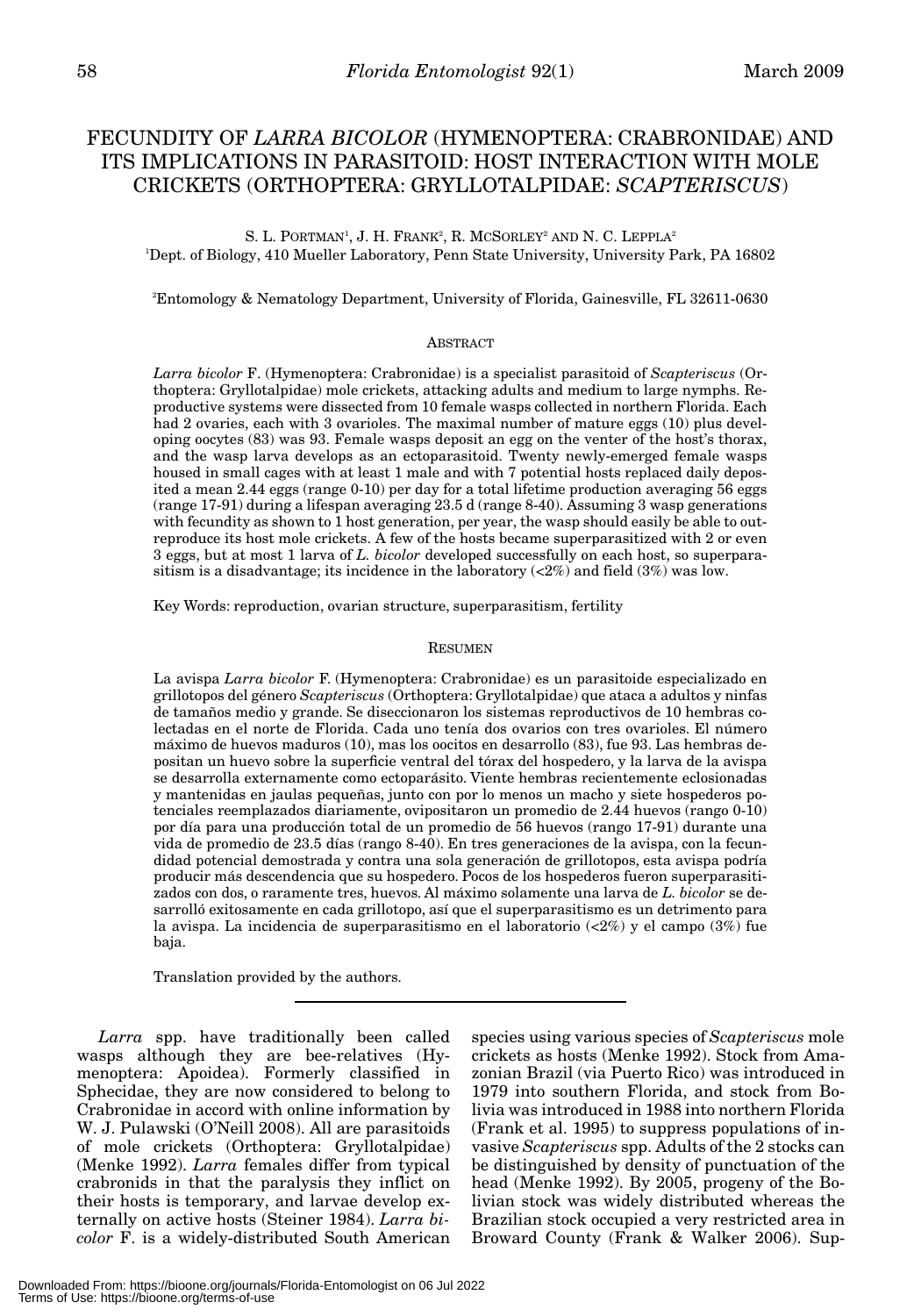pression is occurring, but its level is not clear because the wasp has several overlapping annual generations although the hosts have only 1, at least in northern Florida (Frank & Walker 2006). Furthermore, only the adults and mid-sized and larger nymphs of the hosts are susceptible, with invulnerable small nymphs present in summer, and the wasp is inactive underground in the pupal stage during winter (Cabrera-Mireles 2002).

Castner (1988) described the diurnal hunting behavior by *L. bicolor* females (Brazilian stock), and noted that 2 to 3 eggs per female per day were usually produced under laboratory conditions. Castner (1986) observed superparasitism under artificial conditions (glass test tubes). Much more information is necessary for calculating population effects of the parasitoid on the host, which is 1 of our long-term objectives.

Using wasps of the Bolivian stock from Alachua County, Florida, we determined the structure of the wasp's ovaries and ovarioles in order to assess potential fecundity. We report the lifetime egg production by caged females to examine actual fecundity. We observed the outcome of superparasitism and compared its magnitude in cages and in the field.

## MATERIALS AND METHODS

#### Ovarian Structure

In Jun and Jul 2007, 10 female *L. bicolor* were collected at a field site with nectar-source plants at 29°45' N, 82°17' W, north of Gainesville, Alachua County, Florida. These wasps were transported to the laboratory and chilled in a refrigerator to anesthetize them. The last abdominal segment was grasped with forceps and pulled away from the anterior segments bringing with it the reproductive tract. The reproductive organs were then placed in a small Petri dish filled with icecold phosphate-buffered saline solution (PBS, pH 7.0). Ovaries were dissected and rinsed in fresh PBS, and equilibrated overnight in small vials with 30% glycerol in PBS. They were then moved to neutral-red staining solution in watch glasses. After 2 min, they were removed from the stain and washed for 5 min in a 5-mL beaker of ice-cold PBS. The common oviduct was removed, and right and left ovaries were separated and temporarily mounted on a slide in 30% glycerol/PBS. The ovaries were photographed with a stereomicroscope (Leica Microsystems, Wetzlar, Germany) fitted with an Auto-Montage digital photography system (Syncroscopy, Frederick, MD). Images were taken at 10× magnification and were enhanced with Photoshop 5.5 graphics-editing software (Adobe Systems, San Jose, CA). Auto-Montage image-processing software was used to scale the images. Means, standard errors, and ranges were calculated for ovariole length, mature egg num-

ber, mature egg length, oocyte number, and largest and smallest oocyte length. Correlation coefficients were computed with SAS 9.1 (SAS Institute, Cary, NC).

## Lifetime Egg Production

Larvae of *L. bicolor* collected on mole crickets at a field site at 29°50' N, 82°04' W in Bradford County, Florida were brought to the laboratory in autumn 2006 and allowed to pupate in 92-mL (25 dram) transparent styrene vials with moist clean sand. The newly-emerged adult wasps were used in this experiment in May-Jun 2007. Females were weighed as soon as they were observed to have emerged at daily check, and then placed into  $30 \times 30 \times 30$ -cm cages, 1 wasp per cage, in a greenhouse with maximum temperature regulated not to exceed 30°C. One or more newly-emerged male *L. bicolor* were added to try to ensure mating. Into each cage was placed a flowering *Spermacoce verticillata* L. (Rubiaceae), a favored nectar source, in a 4-L pot together with an artificial nectary (a small glass vial fitted with a cotton wick and containing a mix of honey and 20% sucrose solution). Wasps were noted to visit flowers and artificial nectaries. Moist sand was placed on the floor of each cage to a depth of 2.5 cm, and it was kept moist by spraying twice daily with tap water.

Seven parasitoid-free, healthy adult *Scapteriscus* mole crickets were added to each cage. The number 7 was a compromise based on Castner's (1988) observation that 2-3 eggs were laid per female per day, consistent with (a) our intent that the number of available hosts should exceed the number of eggs likely to be laid, and (b) with the number of mole crickets we had in stock. Even so, it called for 140 fresh mole crickets daily over a period of weeks. All 3 species occurring in Florida are hosts for the Brazilian stock *L. bicolor* (Castner 1984). We used a mixture of 4 or 5 *S. vicinus* Scudder, field-collected at sites near Gainesville and laboratory-maintained, and 3 or 2 *S. abbreviatus* Scudder, from a long-maintained laboratory culture originating from specimens collected in southeastern Florida. These mole crickets were left in the cage for  $\approx 24$  h. All mole crickets were removed from each cage after sunset, when *L. bicolor* activity had ceased, and examined for the presence of *L. bicolor* eggs. By the use of sharp-pointed forceps, every egg detected on the surface of a mole cricket was removed from its host and recorded. Seven mole crickets were placed back into each cage, but mole crickets from which eggs had been removed were not recycled into cages until ≥3 d had passed. This procedure was followed daily with the mole crickets until the female wasp (whose presence was checked daily) had died. The routine was followed until data were collected for the progeny of 20 female wasps. Means and standard errors were computed for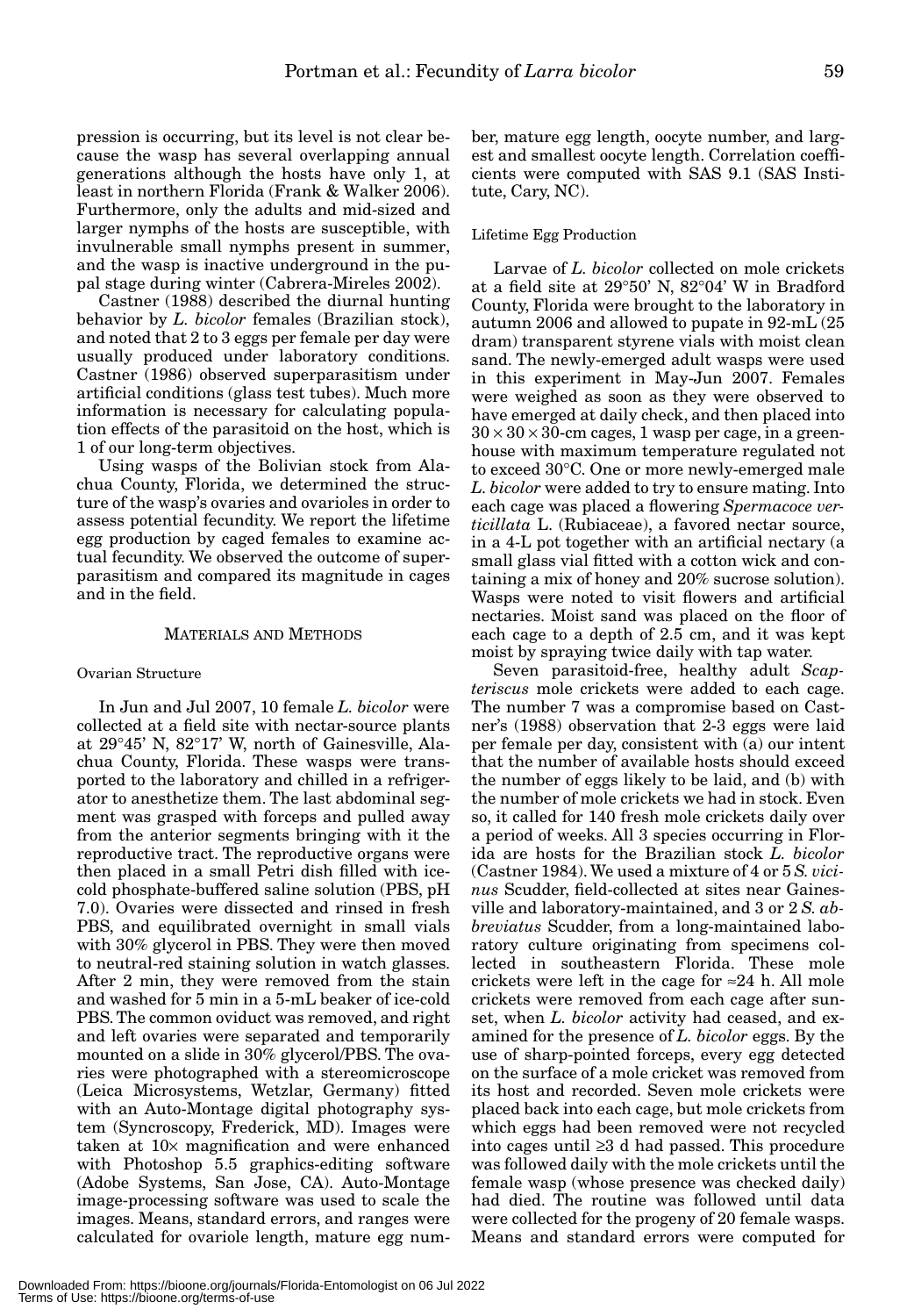the variables of wasp weight, lifespan (days), eggs laid per day, and total number of eggs produced. Correlation coefficients were calculated between paired variables with SAS 9.1 (SAS Institute, Cary, NC).

## Superparasitism

Mole crickets possessing 2 or more wasp eggs were detected during the lifetime egg production experiment. The number and general location of eggs were recorded. These mole crickets were placed individually into 92-mL (25 dram) transparent styrene vials with moist clean sand. Vials were housed in an environmental chamber (Walker et al. 1993) at 27°C, 55% RH and 16:8 h L:D. Mole crickets were fed "FRM Cricket and Worm Feed" (Flint River Mill, Bainbridge, GA) at least twice per week, and water was added to the substrate as needed. Mole cricket condition and parasitoid development were monitored by visual inspection through the transparent wall of the vial, or by removing the mole cricket only when the wasp larva could not be seen through the vial wall.

Mole crickets were trapped in pitfalls in a pasture in Bradford County (locality given above), in Oct-Dec 2005 and Aug-Dec 2006 (Portman 2007) in a field project to be reported elsewhere. They were brought to the laboratory for examination, and the presence of *L. bicolor* eggs and larvae was recorded. This provided a record of superparasitism in the field.

#### RESULTS

#### Ovarian Structure

All wasps dissected had 2 ovaries, each with 3 ovarioles (Fig. 1) typical of crabronids (Ohl & Linde 2003). There were  $7.60 \pm 0.63$  (mean  $\pm$  SE, range 4-10) mature eggs and  $69.0 \pm 3.30$  (range 54-83) developing oocytes. Egg length was  $1.63 \pm 1.63$ 0.03 mm (range 1.50-1.80). Ovariole length correlated with egg load  $(n = 10, r = 0.81, P < 0.004)$ . Egg load correlated negatively with average egg



and mounted in 30% glycerol. Scale line = 5.0 mm.

length ( $n = 10$ ,  $r = -0.70$ ,  $P < 0.03$ ). The maximal number of mature eggs (10) plus developing oocytes (83) was 93, albeit in different individuals.

#### Lifetime Egg Production

All wasps oviposited, but we could not distinguish male eggs from female eggs, and we do not know whether every female mated. The few matings observed were very brief (seconds). The number of eggs laid may be underestimated if the ovipositing females removed any existing eggs before depositing a new one. Castner (1986) observed removal of eggs under the unusual circumstance that he provided only 1 potential mole cricket host per ovipositing wasp. However, (a) the maximal number of mature eggs deposited during 1 d was 10, which matches the maximal number of mature eggs found by dissection, and (b) the maximal lifetime egg output was 91, which is very close to the maximal number of mature eggs plus developing oocytes (93) found by dissection (Table 1). Thus, the 2 evaluations by differing methods support each other. The rate of oviposition correlated with the initial weight of female wasps  $(n =$  $20, r = 0.68, P = 0.006$ , and the total egg production correlated with lifespan  $(n = 20, r = 0.80, P =$ 0.000).

## Superparasitism

Twenty mole crickets were superparasitized, having 2 or 3 sibling eggs (<2% of the observations). Ten of the 20 had 2 eggs attached on opposite sides (L-R) of the venter of the thorax. Nine had 2 eggs attached adjacently. One had 3 eggs, 2 adjacent and 1 opposite (Fig. 2). After hatching, every larva attached without relocating and without attacking a sibling. In no instance did more than 1 larva per host survive to pupation, and in 10 instances (5 with the 2 eggs adjacent, and 5 with 2 eggs opposite) both larvae died. Survival to pupation was only 24.4% overall, which contrasts with survival of 97.6% reported for single *L. bicolor* larvae (Cabrera-Mireles 2002).

#### **DISCUSSION**

Although superparasitism occurred, it was a disadvantage. The experimental method did not allow observation of females ovipositing, and it is unknown whether females removed any of the eggs they found. The strategy followed by most of the female wasps (of the Brazilian stock) observed by Castner (1986), of removing an existing egg before depositing a new one, would have allowed the new egg a much greater chance of developing. However, those females may not have been able, after 24 h, to distinguish their own eggs from those of other females. The simplest hypothesis Fig. 1. Ovary of *L. bicolor* stained with neutral red those of other females. The simplest hypothesis is that female wasps Fig. 1. Ovary of *L. bicolor* stained with neutral red with the new observations is that female wa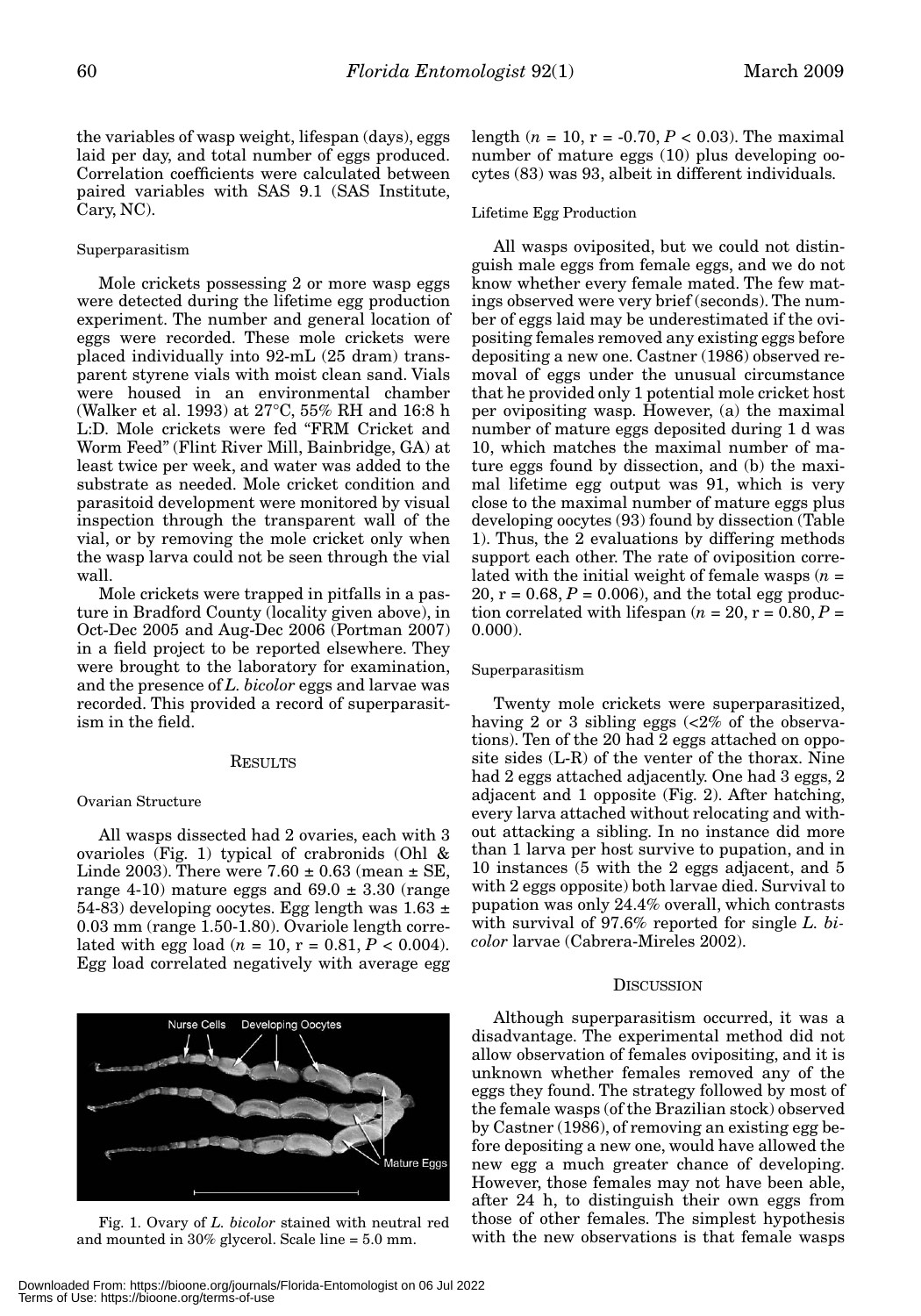| Trait               | $Mean \pm SEM$    | Minimum | Maximum |
|---------------------|-------------------|---------|---------|
| Wasp weight (mg)    | $107.43 \pm 8.71$ | 58      | 185     |
| Lifespan $(d)$      | $23.5 \pm 1.87$   |         | 40      |
| Lifetime egg output | $56.05 \pm 4.38$  | 17      | 91      |
| Daily egg output    | $2.44 \pm 0.14$   |         | 10      |

TABLE 1. LIFE HISTORY TRAITS OF *L. BICOLOR* FEMALES. FOR EACH MEASUREMENT *N* = 20.

could recognize their own previously-deposited eggs and chose to deposit another without removing the earlier one(s). If a female's normal behavior is to move away from the proximity of a host she has parasitized, the chance of re-encounter with a host that she had parasitized might be reduced. Overall, superparasitized mole crickets amounted to <2% of the laboratory observations. However, the incidence of superparasitism in mole crickets collected from pitfall traps in the field was 3% (9 out of 304 parasitized mole crickets had 2 wasp eggs whereas all others had a single egg or single larva), so the cage experiments were a reasonable approximation of events in the field.

The new data on lifespan, and on daily and lifetime egg output place us a few steps closer to understanding the dynamics of *L. bicolor* populations in northern Florida. At  $26 \pm 2^{\circ}$ C and  $65 \pm 5\%$ RH, *L. bicolor* (Brazilian stock) eggs incubate for 6-7 d, the 5 instars develop in 10-11 d at the end of which the host dies, a further day is spent constructing a cocoon, and the pupal duration is 6-8 weeks (Castner 1988). In an aseasonal tropical climate with continuous host availability, this might give the capability of ≈4.5 generations each year, but because of variability among individuals in development time and because each female oviposits through her adult lifespan, we would expect completely overlapping generations. Therefore, it would not be possible to distinguish generations in the field. Effects of insect parasitoid populations on host populations are almost always calculated based on 1 discrete generation of parasitoid per host generation, so such a calculation would not be possible.



Fig. 2. Venter of the thorax of a *Scapteriscus* mole cricket bearing 3 eggs deposited by 1 *L. bicolor* female within 1 d. All are between the 1st and 2nd pairs of legs and each is ≈1.6 mm long.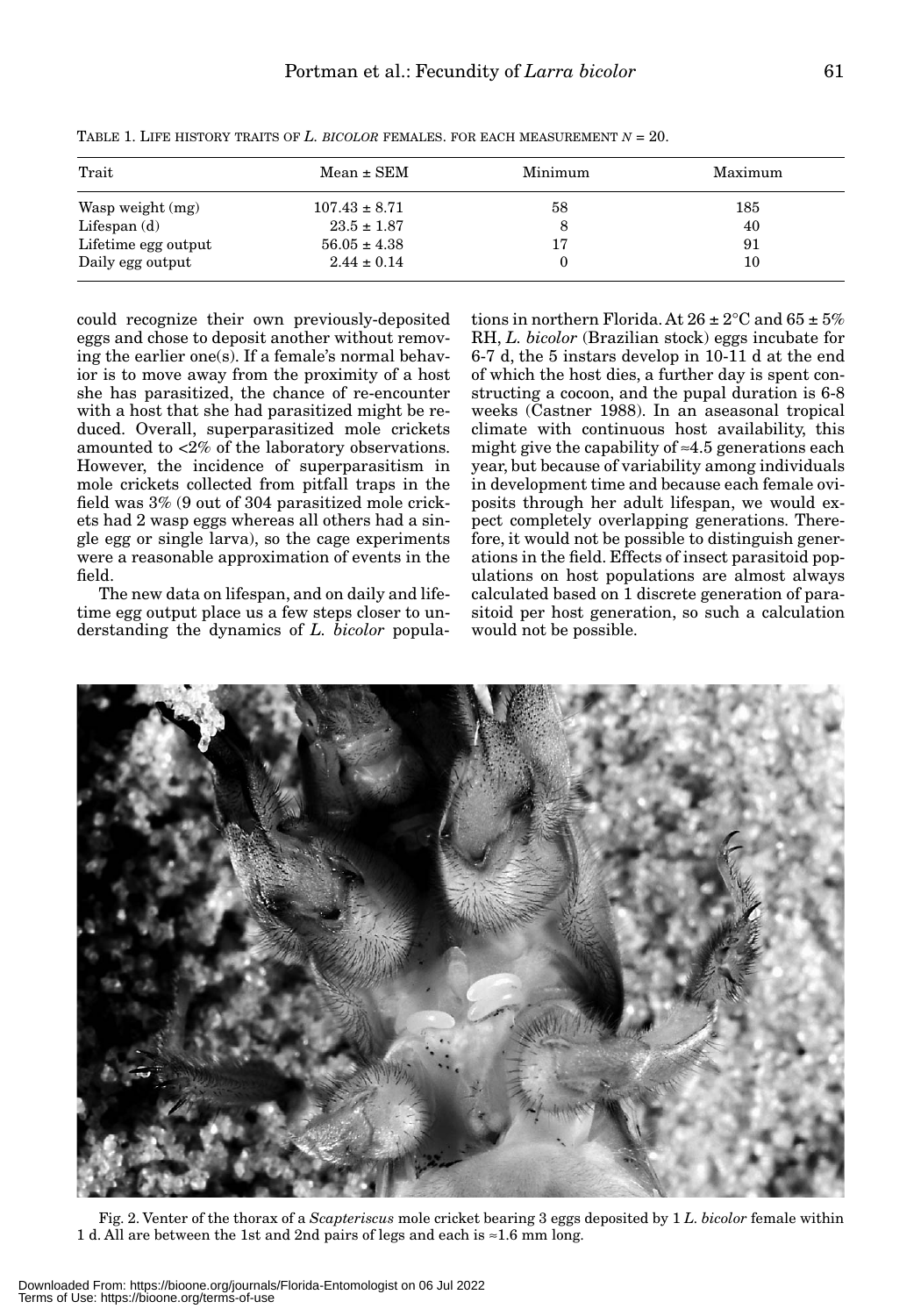Northern Florida has a seasonal climate with freezing temperatures in winter, and *L. bicolor* adults are killed by hard frost (Cabrera-Mireles 2002). The duration of the pupal stage is highly variable with range 45-238 d; at least some pupae late in the autumn enter diapause, which is not broken until the following spring, with adults emerging throughout May in outdoor, underground rearings (Cabrera-Mireles 2002). Overwintered pupae reared from field-collected larvae late in autumn 2006 and placed in an environmental chamber (Walker et al. 1993) at 27°, 55% RH and 16:8 hr L:D, produced adults the following Apr and May (Portman, unpublished data). The prolonged emergence period further contributes to the overlapping generations and lack of distinct cohorts. Adults have been observed as early as late Apr and as late (in the mild winters of 2006-2007 and 2007-2008) as mid-Jan (Frank, unpublished data). If 4 months of the year (typically mid-Dec to mid-Apr) are the period during which *L. bicolor* adults are inactive, then the number of potential generations must be reduced from  $\approx$ 4.5 (as they might be in the tropics) by a third, to perhaps 3 (or even 3.5 if the first hard frost does not arrive until mid-Jan).

The life cycle of *Scapteriscus* mole crickets, too, is influenced by climate. The 2 species in northern Florida have only 1 generation each year. They oviposit in spring, after which overwintered adults die. Young nymphs are not suitable hosts for *L. bicolor.* These dynamics affect host availability for *L. bicolor*.

If the lifetime egg output of each *L. bicolor* female averages 56, and if there were 3 parasitoid generations during each annual generation of the host, and if the host's lifetime egg output averages 90 eggs (an approximation for 3 clutches spaced 3 weeks apart, each of 30 eggs), the calculation of reproductive potential for parasitoid and host would be simple. The parasitoid would be able to out-reproduce the host by far.

At least by Aug there is no evidence of discrete generations among adult wasps in the field. Standardized semi-weekly counts of adult *L. bicolor* feeding in Aug-Nov 2006 on nectar of *Spermacoce verticillata* in 3 plots at each of 2 sites near Gainesville, Florida revealed average monthly counts from Aug to Nov ranging from 25.7 to 40.7, but only 17.2 in Jul (Portman 2007). Wasp activity was not monitored after Nov, although it probably continued until the first hard frost in mid-Jan 2007. The plants used were transplanted from a greenhouse into the field in Mar 2006. Routine monitoring of the plants for wasps began in May, but wasps were not observed until Jul. The average monthly count of only 17.2 wasps in Jul could have resulted from the small size of the plants at that time (so they were less attractive than later) or from relatively few wasps present during that month. Host availability is very low in Jul due to

its life cycle; few overwintered adults remain alive and nymphs are small (Walker 1985). The overlapping of generations in *L. bicolor* is promoted by (1) the spread in time of emergence of adult wasps from pupae, and (2) the spread in time due to the long ovipositional period  $(2 \ 3)$ weeks) of each female wasp. As a result, mole crickets are vulnerable to daily attack by the wasps at least throughout the autumn until the first hard frost.

Calculation of mortality caused by the wasp during the warmer months more closely resembles a study in epidemiology than it resembles a textbook calculation of parasitoid: host relationships. Special considerations for this situation are that the level of daily attack apparently depends upon (1) the number of eggs that each *L. bicolor* female can lay per day (mean  $= 2.44$ ), and (2) the ratio of female *L. bicolor* to susceptible mole crickets in an area at a given time. Any host found parasitized by an *L. bicolor* egg on d x would have died and thus been removed from the population not later than  $dx + 18$  (maximum time for egg and larval development). Any host found parasitized by an *L. bicolor* larva on d x would have died and thus been removed from the population not later than  $dx + 11$  (maximum time for all instars). The percentage parasitism of the host by wasp eggs or larvae is the measurable quantity in the field that can be used to calculate generational mortality of the host. Further research is necessary to deal with such complex models.

## ACKNOWLEDGMENTS

This work was supported by a USDA-TSTAR grant to N. C. Leppla and J. H. Frank. A culture of *Scapteriscus abbreviatus* has been maintained for >20 yr in Frank's mole cricket laboratory; cultures of *S. vicinus* are maintained as needed; L. H. Skelley was the biological scientist in charge at the time of need for mole crickets in autumn 2006, and her work is gratefully acknowledged. Thanks to L. J. Buss for Fig. 2, an image of a mole cricket bearing 3 wasp eggs. We thank J. L. Capinera and J. P. Cuda for critical reviews of an earlier version of this manuscript, 2 unidentified helpful reviewers on behalf of Florida Entomologist, and J. Brambila for corrections to a draft Spanish abstract.

## REFERENCES CITED

- CABRERA-MIRELES, H. 2002. Relationship between Temperature and Development of the Ectoparasitoid *Larra bicolor* (Hymenoptera: Sphecidae) and the Endoparasitoid *Ormia depleta* (Diptera: Tachinidae). PhD. Dissertation, Univ. Florida, Gainesville, FL.
- CASTNER J. L. 1984. Suitability of *Scapteriscus* spp. mole crickets (Orthoptera: Gryllotalpidae) as hosts of *Larra bicolor* (Hymenoptera: Sphecidae). Entomophaga 29: 323-329.
- CASTNER, J. L. 1986. Response of *Larra bicolor* (Hymenoptera: Sphecidae) to parasitized and unparasit-